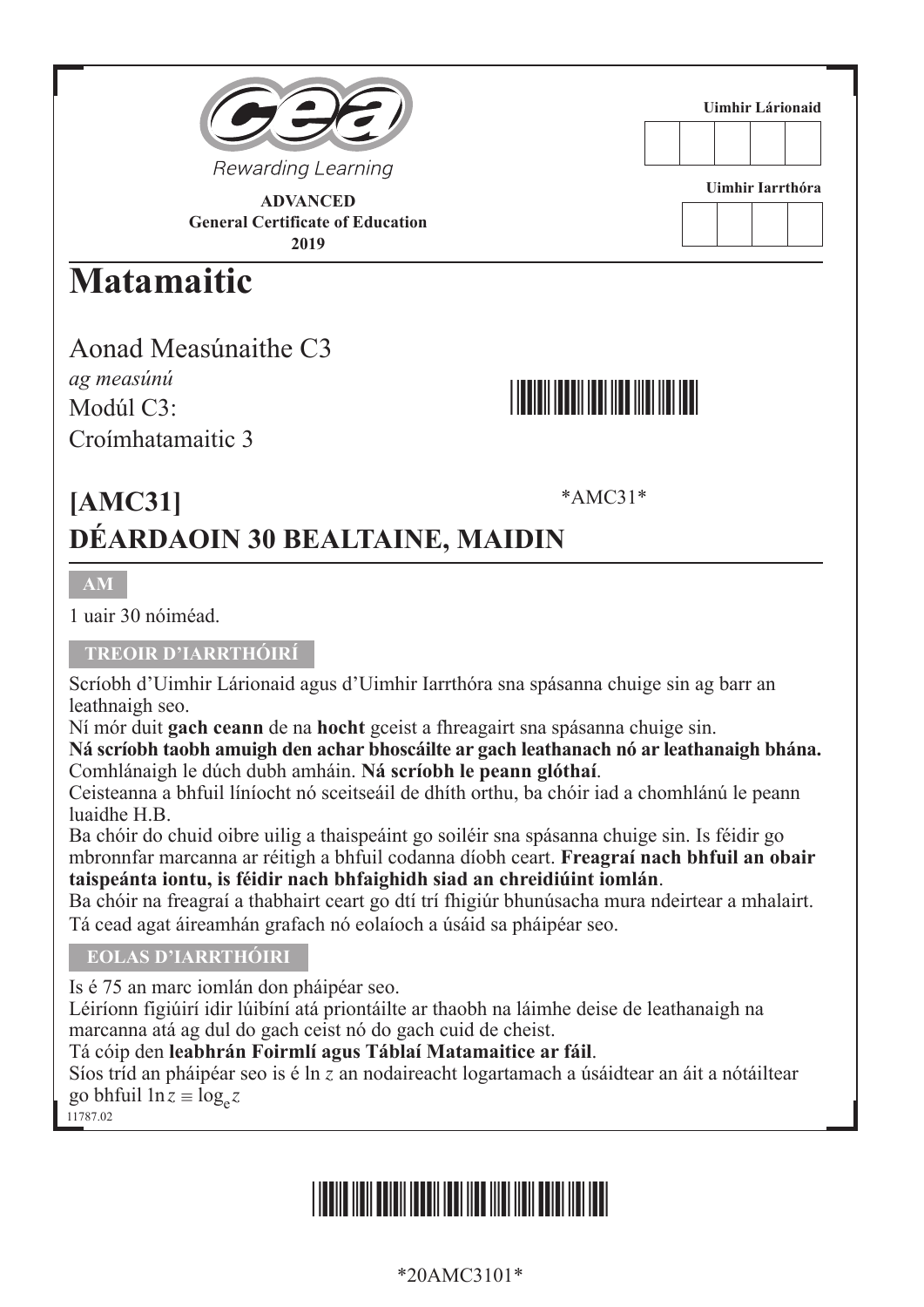- 泡  $Q$  $\sum_{\text{learning}}$  $Q$ Ð  $\alpha$ Ð **A** Ð  $Q$ Ð  $\alpha$ Ð  $\alpha$ P)  $\alpha$ Q  $Q$ 泡  $\alpha$ XD  $Q$ 泡  $\alpha$ Ð  $\alpha$ Ð  $\alpha$ Ð  $\alpha$  $\sum_{\text{learning}}$  $Q$  $\sum_{i \in \text{sum}}$  $\alpha$ 泡  $Q$ Ð  $Q$ Q  $\alpha$ 泡  $Q$ 泡  $\mathcal{Q}$ Ð B.
- **1** Ba mhaith le hinnealtóir a fhios a bheith aige cá mhéad uisce go neasach atá i gcainéal draenála. Taispeánann **Fíor 1** thíos trasghearradh den chainéal.



Tá an cainéal draenála díreach.

Tá sé 4 m ar leithead agus 500 m ar fad.

Sa tábla thíos taispeántar an doimhneacht *d* méadar ag fad slí *s* méadar ó bhruach amháin.

Bain úsáid as Riail Simpson le hachar neasach an trasghearrtha a fháil agus uaidh sin toirt neasach an uisce sa chainéal draenála.

[Thig leat glacadh leis go bhfuil achar an trasghearrtha tairiseach.] [5]

11787.02



\*20AMC3102\*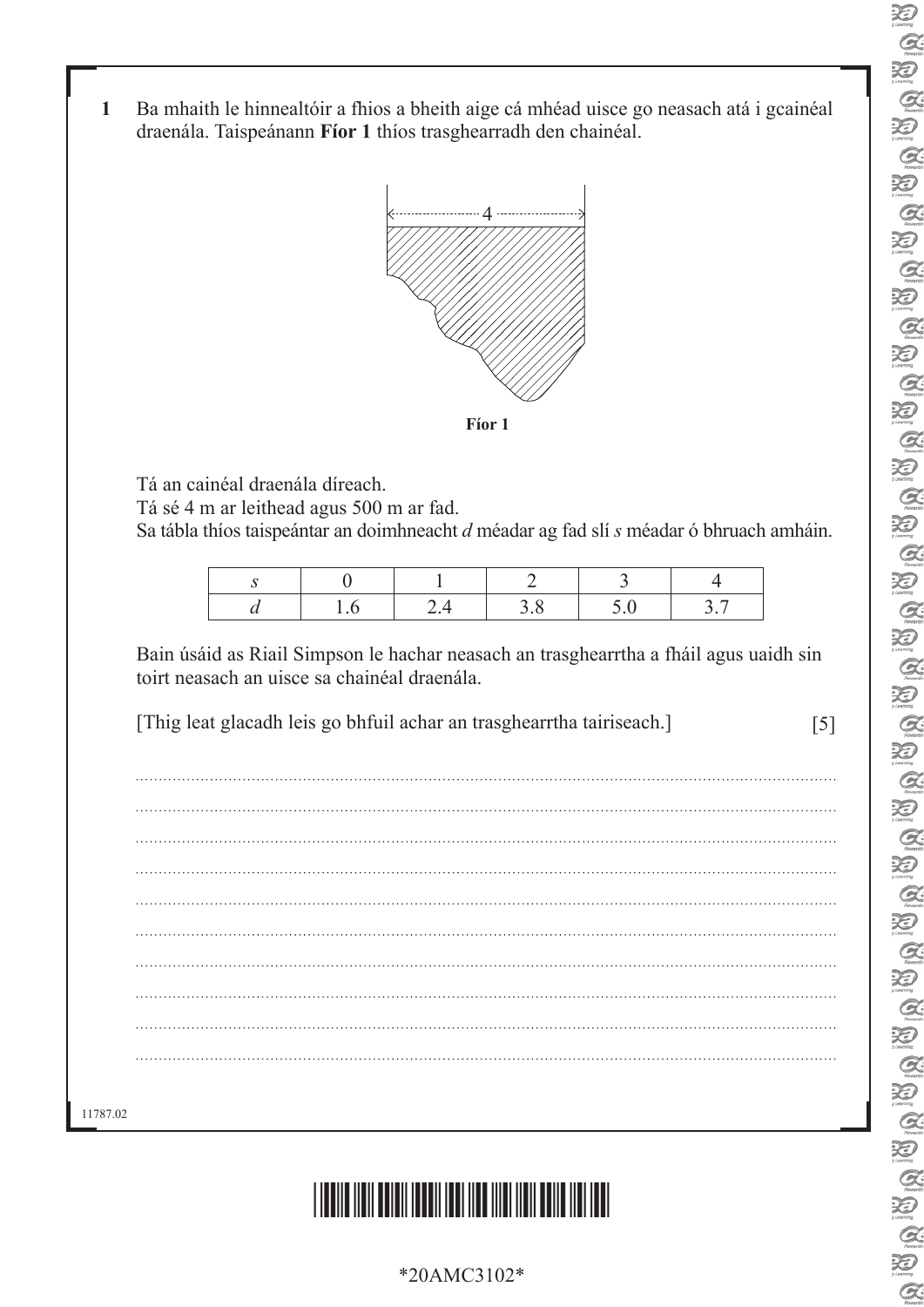| $\cdots$                                                |
|---------------------------------------------------------|
|                                                         |
|                                                         |
|                                                         |
|                                                         |
|                                                         |
|                                                         |
|                                                         |
| .                                                       |
|                                                         |
|                                                         |
|                                                         |
| .                                                       |
|                                                         |
|                                                         |
| .                                                       |
|                                                         |
|                                                         |
|                                                         |
|                                                         |
| $\cdots$                                                |
| .                                                       |
|                                                         |
|                                                         |
|                                                         |
|                                                         |
|                                                         |
|                                                         |
|                                                         |
|                                                         |
|                                                         |
|                                                         |
| [Tiontaigh an leathanach <sub>]</sub><br>$\overline{c}$ |
|                                                         |

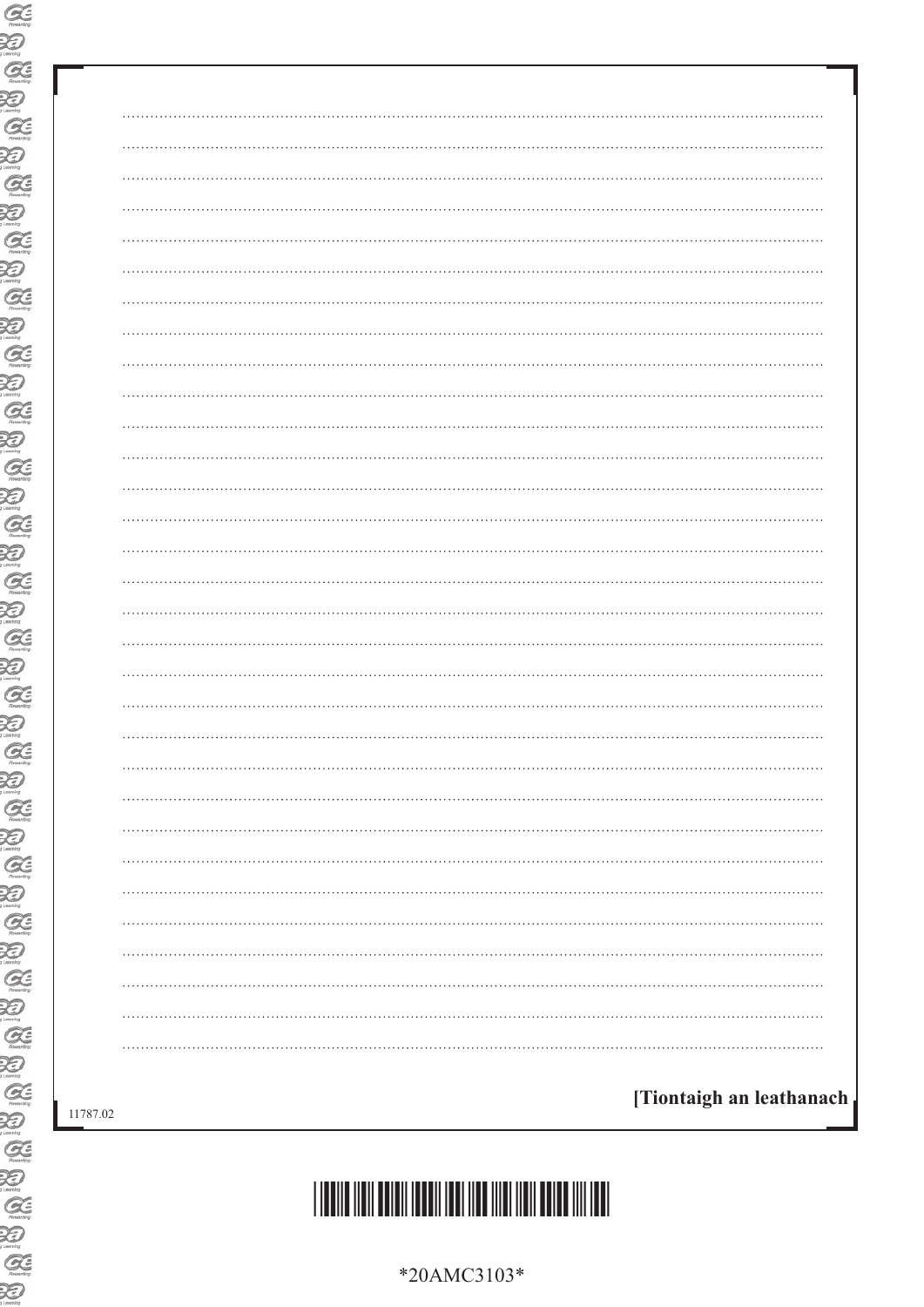|          | (a) Réitigh an chothromóid | $ 5x - 1  = 8$ | $[4]$ |
|----------|----------------------------|----------------|-------|
|          |                            |                |       |
|          |                            |                |       |
|          |                            |                |       |
|          |                            |                |       |
|          |                            |                |       |
|          |                            |                |       |
|          |                            |                |       |
|          |                            |                |       |
|          |                            |                |       |
|          |                            |                |       |
|          |                            |                |       |
|          |                            |                |       |
|          |                            |                |       |
|          |                            |                |       |
|          |                            |                |       |
|          |                            |                |       |
|          |                            |                |       |
|          |                            |                |       |
|          |                            |                |       |
|          |                            |                |       |
|          |                            |                |       |
|          |                            |                |       |
|          |                            |                |       |
|          |                            |                |       |
|          |                            |                |       |
|          |                            |                |       |
|          |                            |                |       |
|          |                            |                |       |
|          |                            |                |       |
| 11787.02 |                            |                |       |

 $\sum_{\text{learning}}$  $\alpha$  $\sum_{\text{learning}}$  $\alpha$  $\sum_{n=1}^{\infty}$  $\alpha$  $\sum_{\text{learning}}$  $\mathcal{Q}$  $\sum_{\text{theory}}$  $\alpha$  $\sum_{\text{domain}}$  $\mathcal{Q}$  $\sum_{n=1}^{\infty}$  $\alpha$  $\sum_{\text{mean}}$  $\mathcal{Q}$  $\sum_{i \text{ learning}}$  $\mathcal{Q}$  $\sum_{i \text{ family}}$  $\mathcal{C}$  $\sum_{n=1}^{\infty}$  $\alpha$  $\sum_{\text{learning}}$  $\mathcal{Q}$  $\sum_{\text{learning}}$  $\mathcal{G}$  $\overline{\mathcal{Z}}$  $\alpha$  $\sum_{\text{learning}}$  $Q$  $\overline{\mathbf{X}}$  $\mathcal{Q}$  $\overline{\mathbf{R}}$  $\mathcal{Q}$  $\sum_{i \text{ convex}}$ 

 $\frac{1}{2}$ 

C.

 $\alpha$  $\sum_{\gamma \text{Learning}}$ 

 $\frac{1}{2}$ 

 $\alpha$ 



\*20AMC3104\*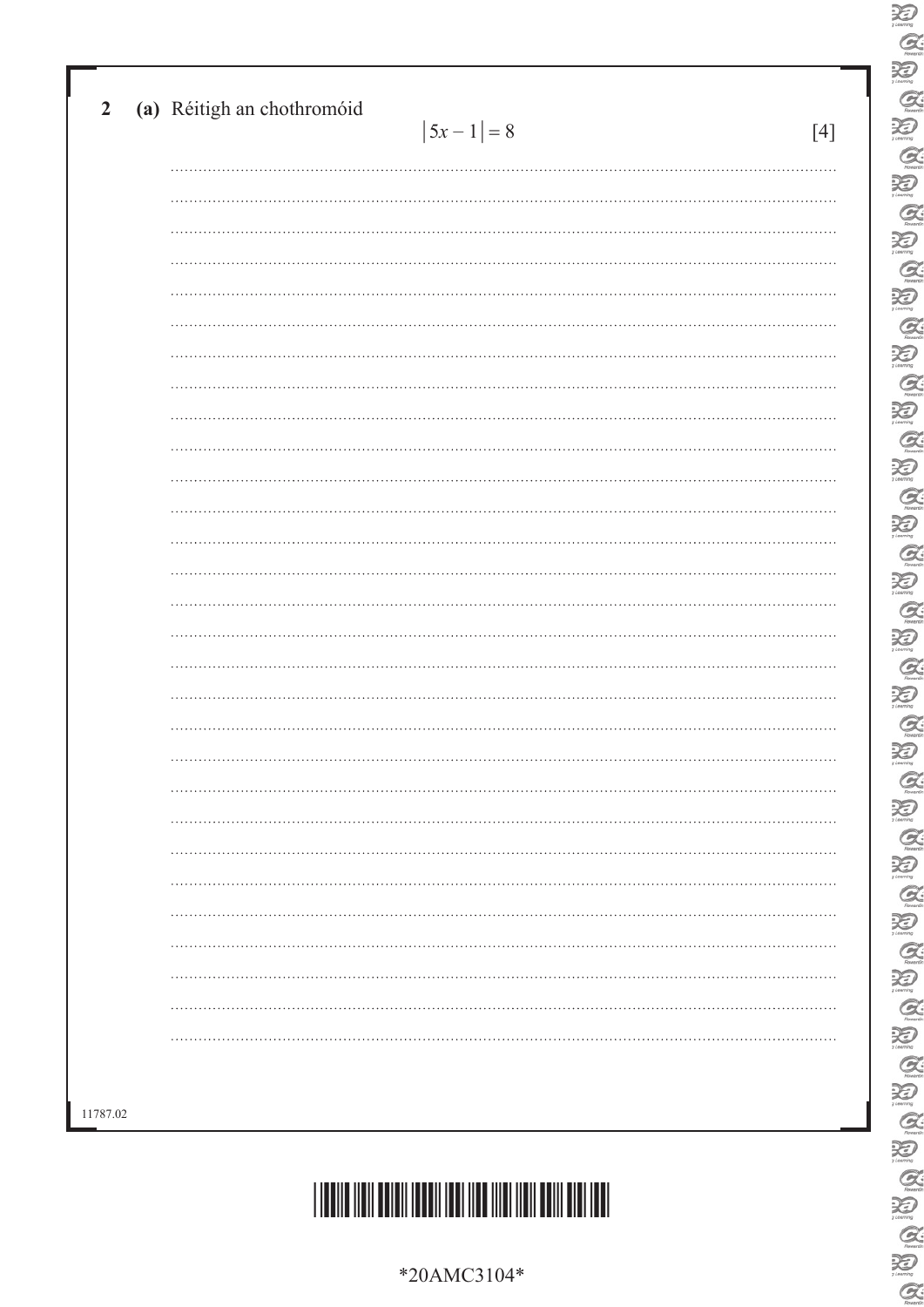| (b) Simpligh |                                                          |                          |
|--------------|----------------------------------------------------------|--------------------------|
|              | $\frac{x^2-9}{4x^2-16x-20} \div \frac{2x^2+7x+3}{4x-20}$ | [5]                      |
|              |                                                          |                          |
|              |                                                          |                          |
|              |                                                          |                          |
|              |                                                          |                          |
|              |                                                          |                          |
|              |                                                          |                          |
|              |                                                          |                          |
|              |                                                          |                          |
|              |                                                          |                          |
|              |                                                          |                          |
|              |                                                          |                          |
|              |                                                          |                          |
|              |                                                          |                          |
|              |                                                          |                          |
|              |                                                          |                          |
|              |                                                          |                          |
|              |                                                          |                          |
|              |                                                          |                          |
|              |                                                          |                          |
|              |                                                          |                          |
|              |                                                          |                          |
|              |                                                          |                          |
|              |                                                          |                          |
|              |                                                          |                          |
|              |                                                          |                          |
|              |                                                          |                          |
|              |                                                          |                          |
|              |                                                          |                          |
|              |                                                          |                          |
|              |                                                          |                          |
|              |                                                          |                          |
|              |                                                          | [Tiontaigh an leathanach |
|              |                                                          |                          |

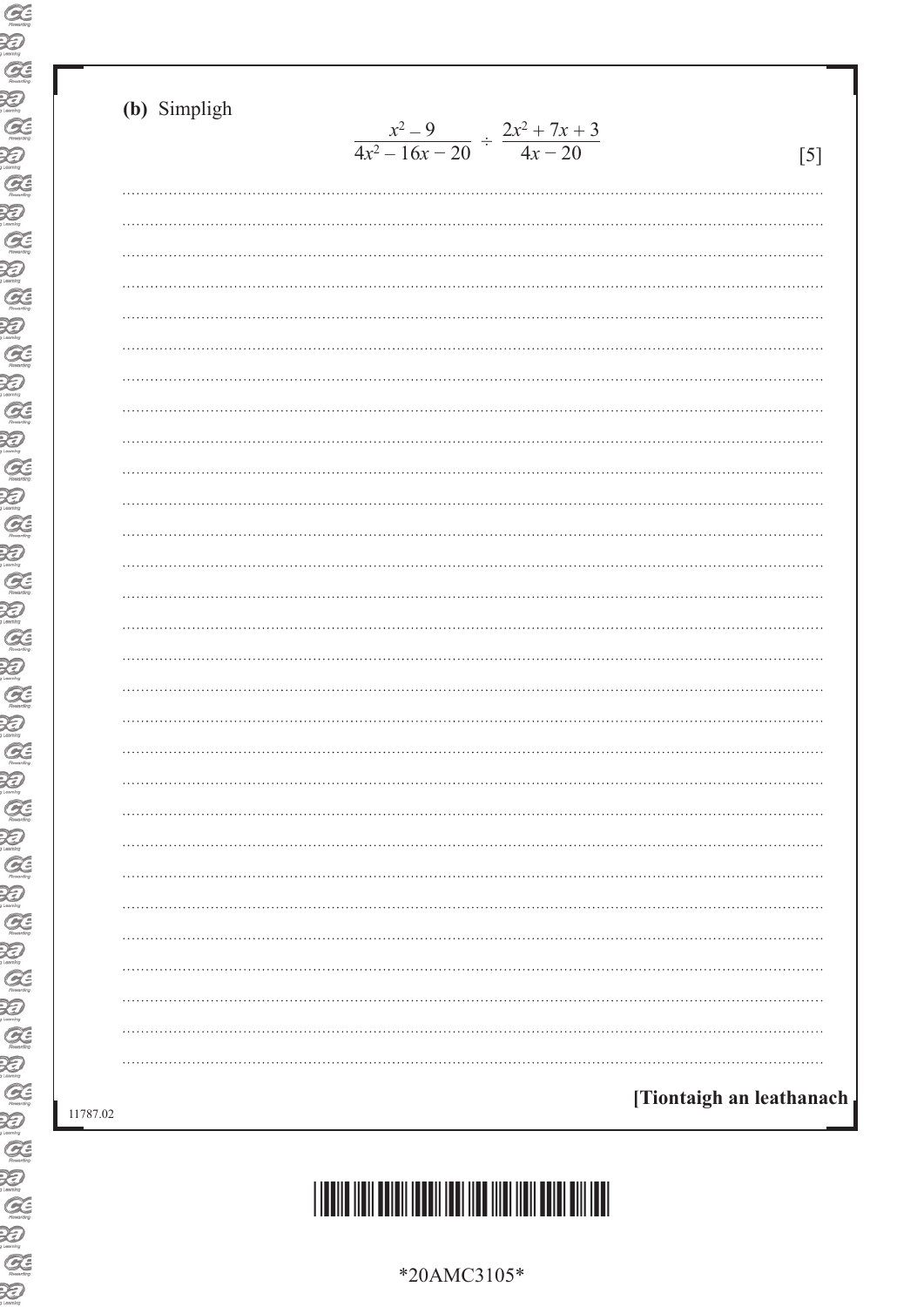| *20AMC3106* |
|-------------|
|-------------|

# \*20AMC3106\*

| áireamh. | i gcumhachtaí ardaitheacha x, suas go dtí an téarma in $x^3$ agus an téarma sin san |  |  |
|----------|-------------------------------------------------------------------------------------|--|--|
|          |                                                                                     |  |  |
|          |                                                                                     |  |  |
|          |                                                                                     |  |  |
|          |                                                                                     |  |  |
|          |                                                                                     |  |  |
|          |                                                                                     |  |  |
|          |                                                                                     |  |  |
|          |                                                                                     |  |  |
|          |                                                                                     |  |  |
|          |                                                                                     |  |  |
|          |                                                                                     |  |  |
|          |                                                                                     |  |  |
|          |                                                                                     |  |  |
|          |                                                                                     |  |  |
|          |                                                                                     |  |  |
|          |                                                                                     |  |  |
|          |                                                                                     |  |  |
|          |                                                                                     |  |  |
|          |                                                                                     |  |  |
|          |                                                                                     |  |  |
|          |                                                                                     |  |  |
|          |                                                                                     |  |  |
|          |                                                                                     |  |  |
|          |                                                                                     |  |  |
|          |                                                                                     |  |  |
|          |                                                                                     |  |  |
|          |                                                                                     |  |  |
|          |                                                                                     |  |  |
|          |                                                                                     |  |  |

**3** Teoirim dhéthéarmach in úsáid agat, forbair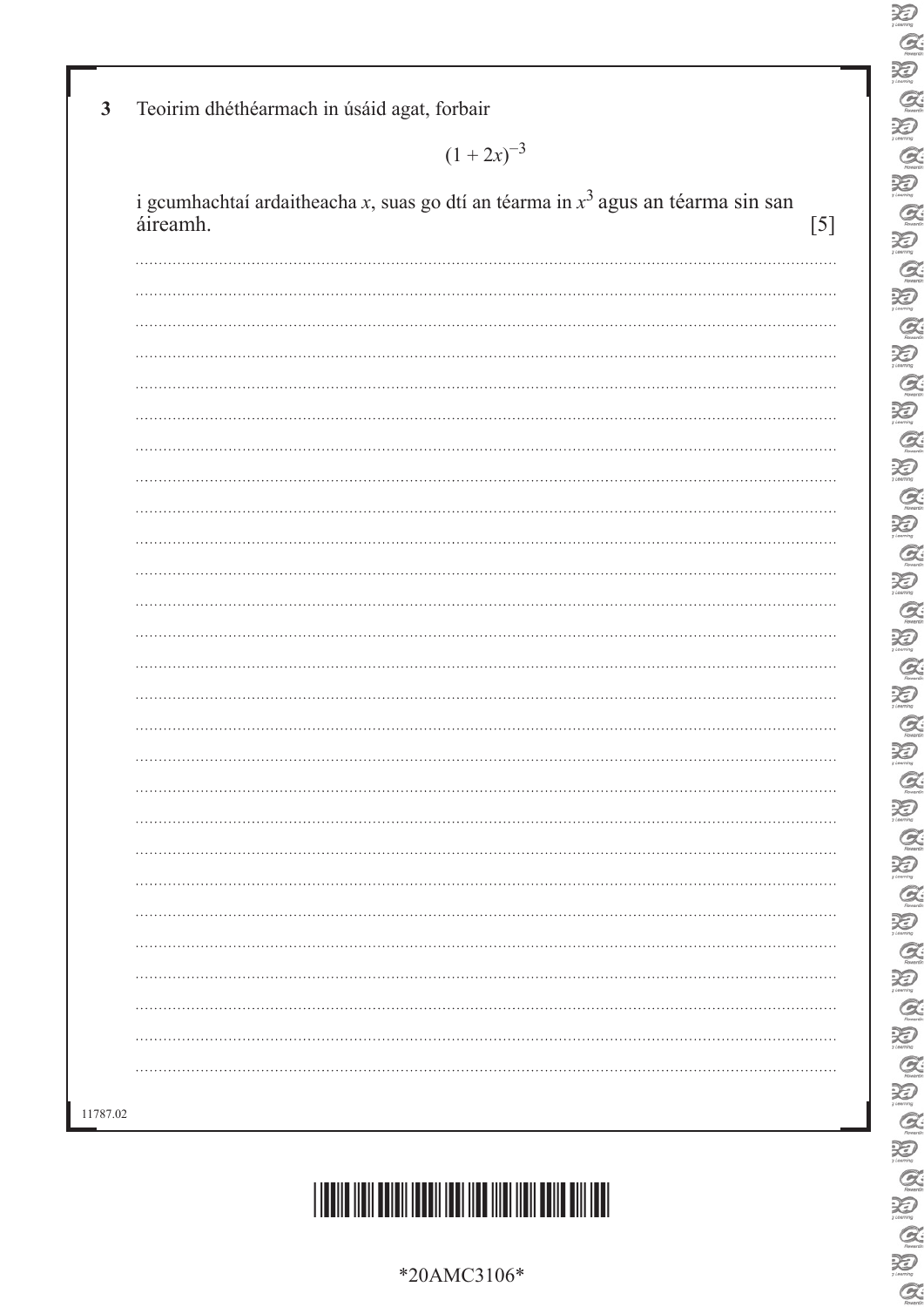



Ar na haiseanna thíos, sceitseáil na graif de



## \*20AMC3107\*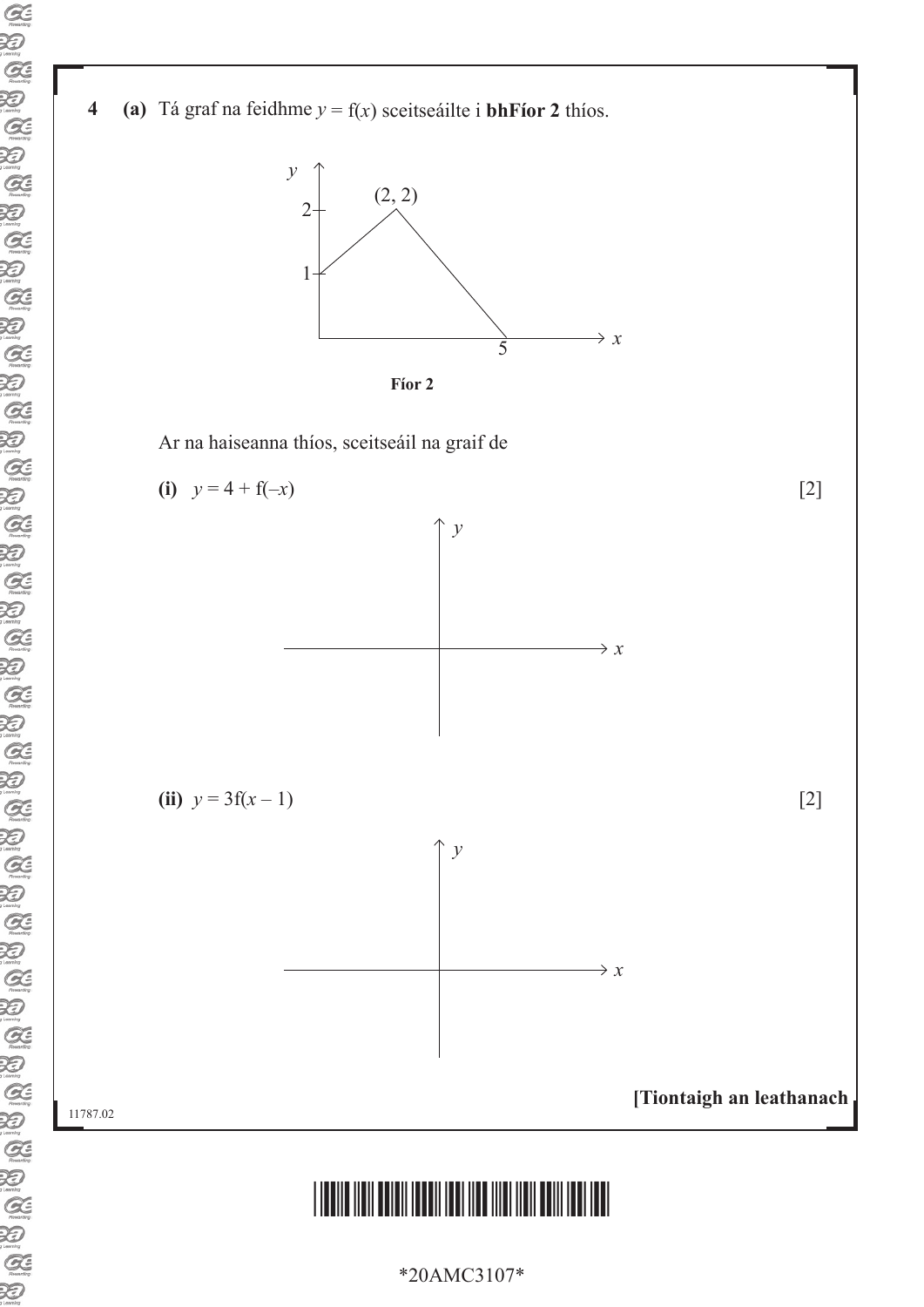**(b)** Scríobh

11787.02

 $6x^3 - 3x^2 + 3x - 23$  $(2x-3)(x+1)$ 

|          | i bpáirtchodáin. |  |  |   |
|----------|------------------|--|--|---|
|          |                  |  |  |   |
|          |                  |  |  |   |
|          |                  |  |  |   |
|          |                  |  |  |   |
|          |                  |  |  |   |
|          |                  |  |  |   |
|          |                  |  |  |   |
|          |                  |  |  |   |
|          | .                |  |  |   |
|          |                  |  |  |   |
|          |                  |  |  |   |
| $\cdots$ |                  |  |  |   |
|          |                  |  |  |   |
|          |                  |  |  |   |
|          | .                |  |  |   |
|          |                  |  |  |   |
|          |                  |  |  | . |
|          |                  |  |  |   |
|          |                  |  |  |   |
|          |                  |  |  |   |
|          |                  |  |  |   |
|          |                  |  |  |   |
|          |                  |  |  |   |
|          |                  |  |  |   |
|          |                  |  |  |   |

\*20AMC3108\*

| Ξ<br>$\partial$                   |
|-----------------------------------|
| Ŗ                                 |
| <b>A</b>                          |
|                                   |
| Đ                                 |
| Q                                 |
|                                   |
| Ð<br>X                            |
| Q                                 |
|                                   |
| E<br>$\overline{\ell}$            |
|                                   |
| Q                                 |
| X<br>Þ                            |
|                                   |
| Q                                 |
| X<br>$\partial$                   |
|                                   |
| $\epsilon$<br>Ź                   |
|                                   |
| X<br>$\overline{\ell}$            |
| G                                 |
|                                   |
| X<br>$\overline{\phantom{a}}$     |
| a                                 |
|                                   |
| X<br>Þ                            |
|                                   |
| Q                                 |
| Ð                                 |
|                                   |
| $\mathcal C$<br>X                 |
| XI)                               |
|                                   |
| $\overline{G}$<br>灵               |
| Đ                                 |
|                                   |
| $\mathcal Q$<br>i                 |
|                                   |
| Ð<br>71                           |
| $\widehat{G}$                     |
|                                   |
| R                                 |
|                                   |
| l<br>d                            |
| $\geqslant$<br>Þ                  |
|                                   |
| Ç                                 |
| $\mathfrak{Z}$                    |
|                                   |
| $\mathcal{C}_{i}^{(n)}$           |
|                                   |
| Ŗ                                 |
| Ç                                 |
|                                   |
| $\widetilde{\mathcal{X}}$         |
| C                                 |
|                                   |
| $\mathfrak{Z}$<br>þ               |
|                                   |
| C                                 |
| X                                 |
|                                   |
| C                                 |
| $\mathbb{R}$<br>$\overline{\ell}$ |
|                                   |
| Ó                                 |
|                                   |
| R<br>V                            |
| Ĉ                                 |
|                                   |
| ₹<br>V                            |
| Q                                 |
|                                   |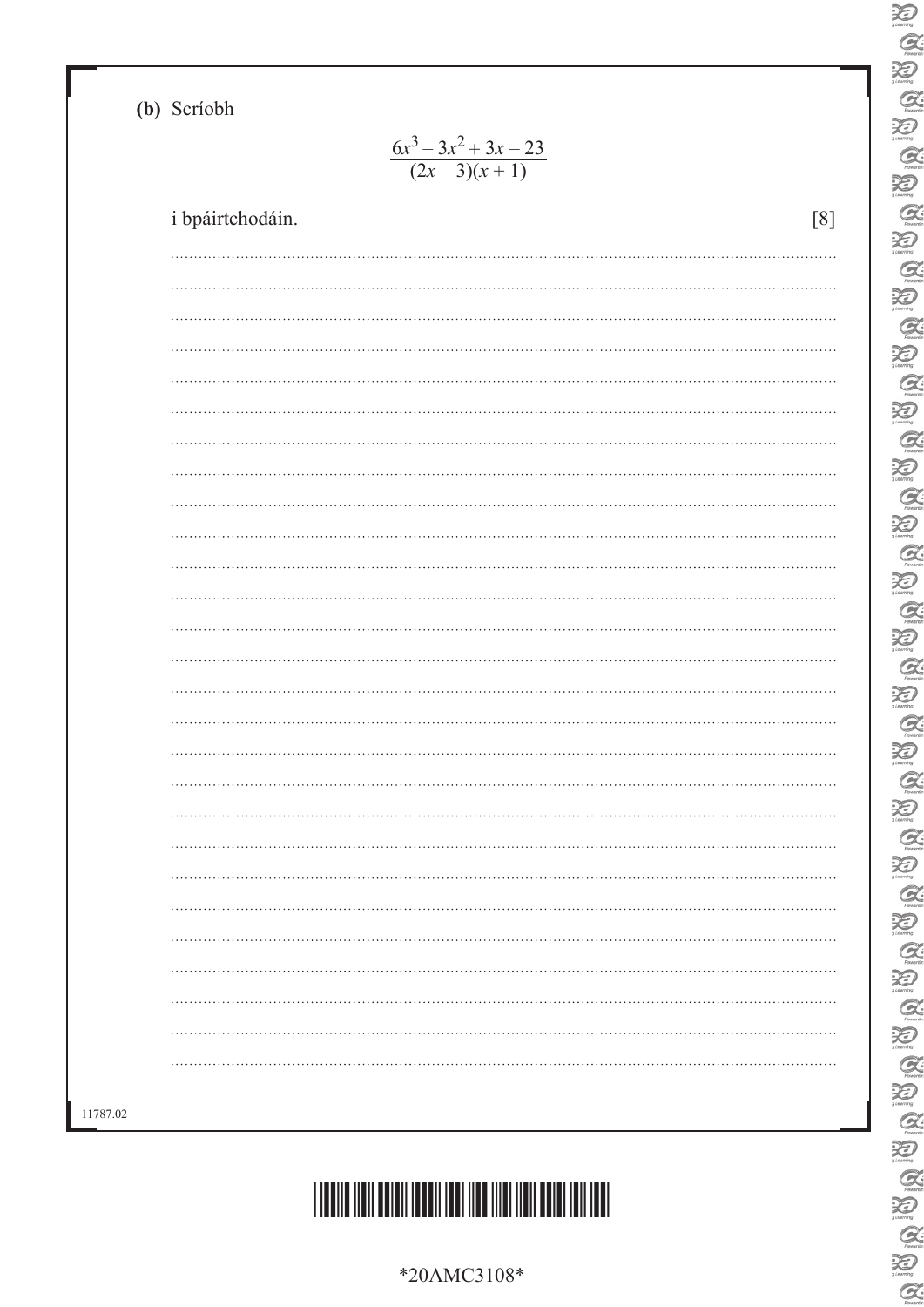| .                        |
|--------------------------|
|                          |
|                          |
| $\cdots$                 |
|                          |
|                          |
|                          |
|                          |
|                          |
|                          |
| .                        |
|                          |
|                          |
|                          |
|                          |
|                          |
|                          |
|                          |
|                          |
|                          |
|                          |
|                          |
| [Tiontaigh an leathanach |
|                          |



\*20AMC3109\*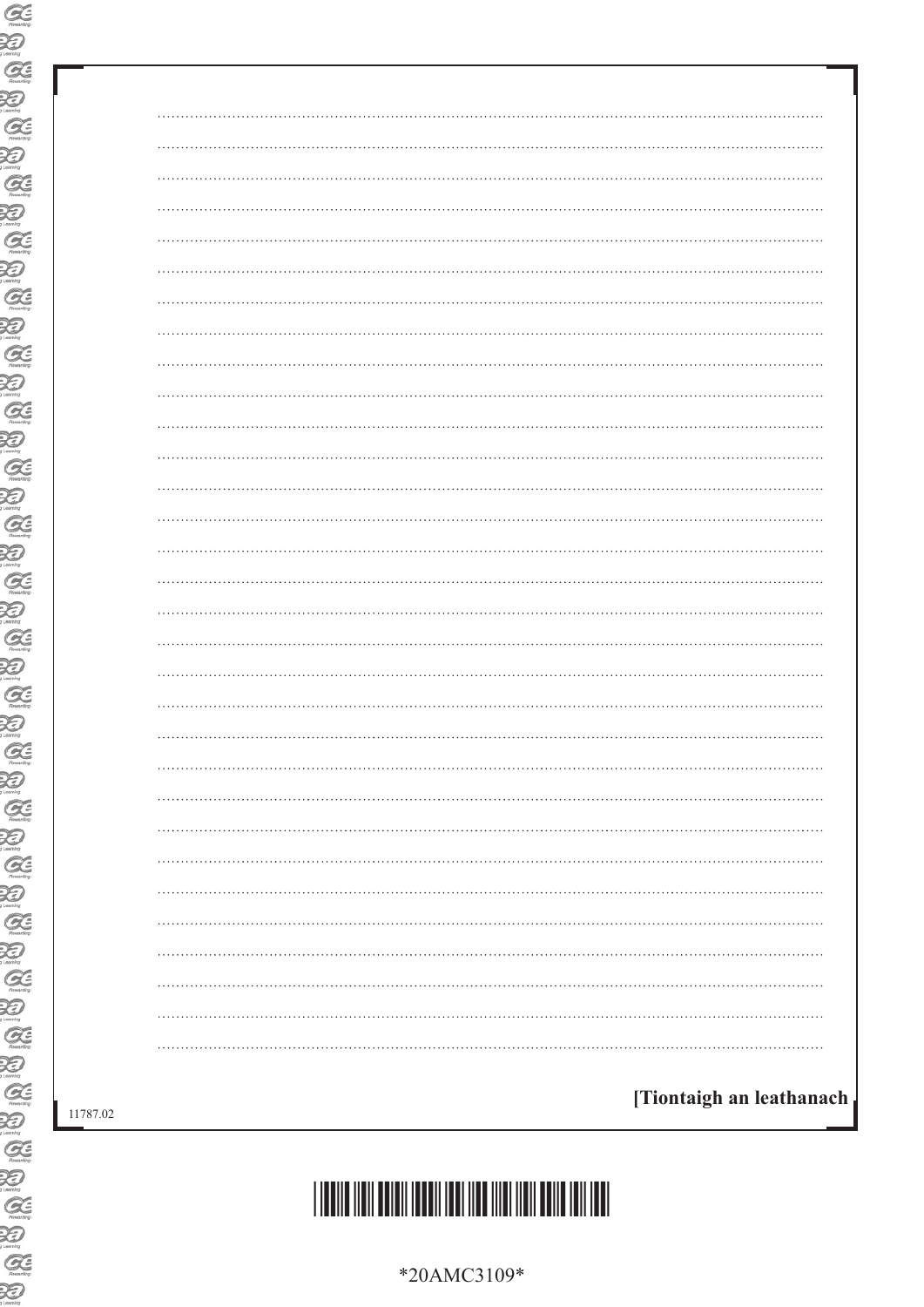| $\cot \theta + \tan \theta \equiv \sec \theta \csc \theta$ |
|------------------------------------------------------------|
|                                                            |
|                                                            |
|                                                            |
|                                                            |
|                                                            |
|                                                            |
|                                                            |
|                                                            |
|                                                            |
|                                                            |
|                                                            |
|                                                            |
|                                                            |
|                                                            |
|                                                            |
|                                                            |
|                                                            |
|                                                            |
|                                                            |
|                                                            |
|                                                            |
|                                                            |
|                                                            |
|                                                            |
|                                                            |
|                                                            |
|                                                            |
|                                                            |
|                                                            |
|                                                            |

 $\sum_{\text{learning}}$  $\alpha$  $\sum_{\text{learning}}$  $\alpha$  $\sum_{n=1}^{\infty}$  $\alpha$  $\sum_{\text{learning}}$  $\mathcal{Q}$  $\sum_{\text{theory}}$  $\alpha$  $\sum_{\text{domain}}$  $\mathcal{Q}$  $\sum_{n=1}^{\infty}$  $\alpha$  $\sum_{\text{mean}}$  $\mathcal{Q}$  $\sum_{i \text{ learning}}$  $\mathcal{Q}$  $\sum_{i \text{ family}}$  $\mathcal{C}$  $\sum_{n=1}^{\infty}$  $\mathcal{Q}$  $\sum_{\text{learning}}$  $\mathcal{Q}$  $\sum_{\text{learning}}$  $\mathcal{G}$  $\overline{\mathcal{Z}}$  $\alpha$  $\sum_{\text{learning}}$  $\mathcal{Q}$  $\sum_{\text{learning}}$  $\mathcal{Q}$  $\sum_{\text{learning}}$  $\mathcal{Q}$  $\sum_{i \text{ convex}}$ 

 $\frac{1}{2}$ 

C.

 $\alpha$  $\sum_{\text{learning}}$ 

 $\frac{1}{2}$ 

 $\alpha$ 

\*20AMC3110\*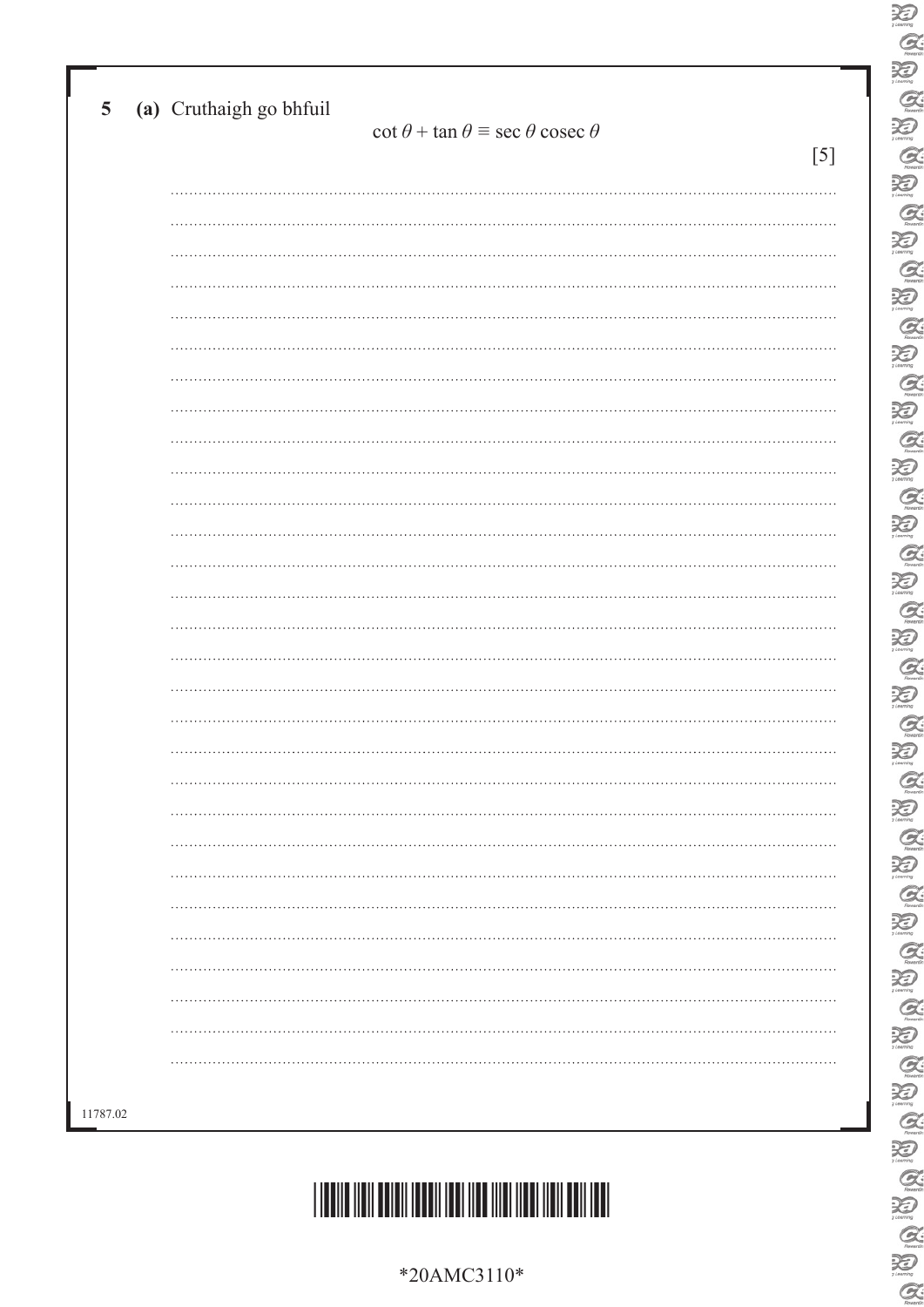|          | (b) Réitigh<br>$2\sec^2 \theta - 5\tan \theta = 0$ |       |
|----------|----------------------------------------------------|-------|
|          | do $0 \le \theta \le \pi$                          | $[4]$ |
|          |                                                    |       |
|          |                                                    |       |
|          |                                                    |       |
|          |                                                    |       |
|          |                                                    |       |
|          |                                                    |       |
|          |                                                    |       |
|          |                                                    |       |
|          |                                                    |       |
|          |                                                    |       |
|          |                                                    |       |
|          |                                                    |       |
|          |                                                    |       |
|          |                                                    |       |
| 11787.02 | [Tiontaigh an leathanach                           |       |

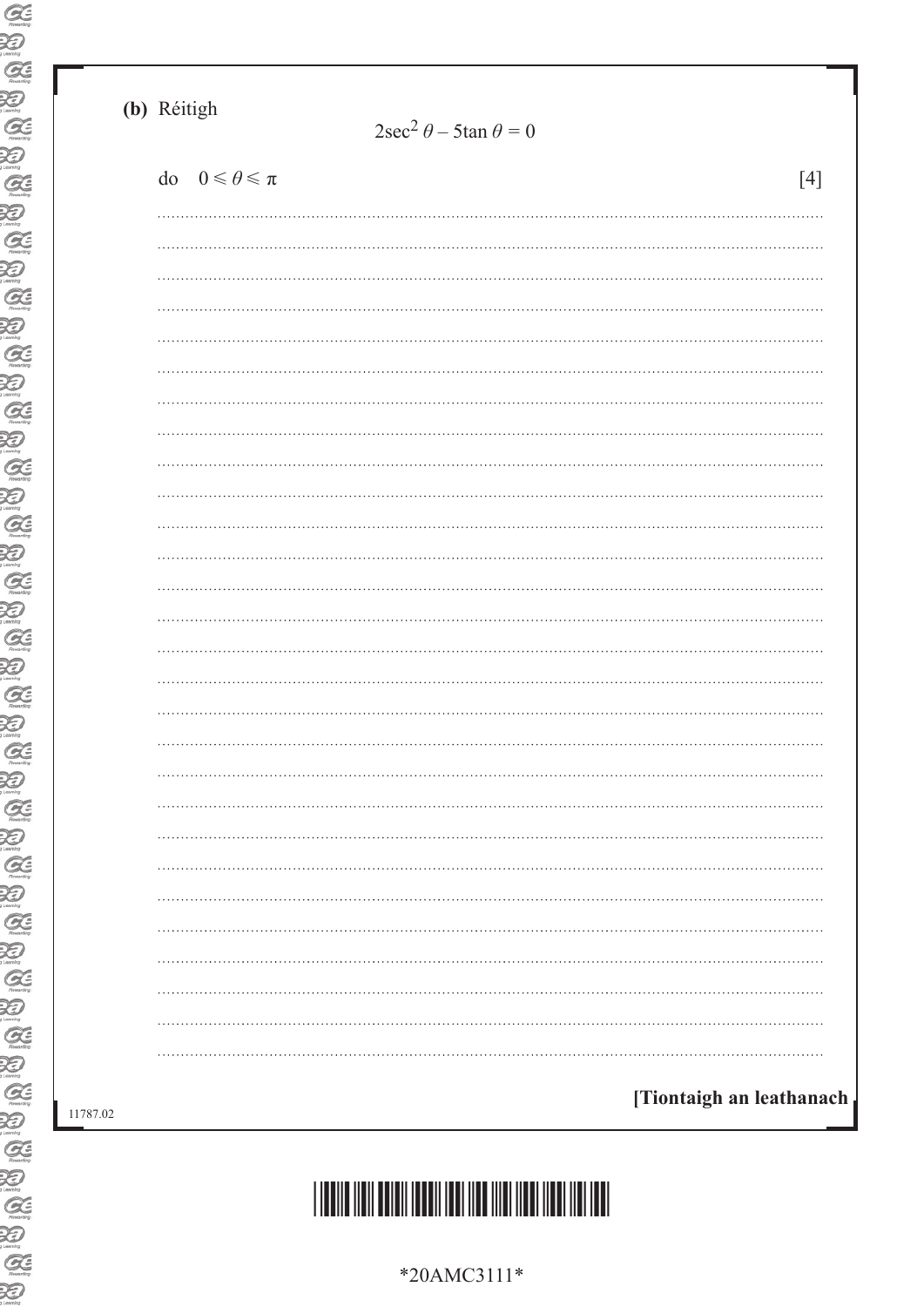| 6        | (a) Tá cuar sainithe ag na cothromóidí paraiméadracha        |
|----------|--------------------------------------------------------------|
|          | $x = \cot \theta - 2$ $y = 6\sin \theta + 1$                 |
|          | (i) Faigh an chothromóid Chairtéiseach den chuar seo.<br>[5] |
|          |                                                              |
|          |                                                              |
|          |                                                              |
|          |                                                              |
|          |                                                              |
|          |                                                              |
|          |                                                              |
|          |                                                              |
|          |                                                              |
|          |                                                              |
|          |                                                              |
|          |                                                              |
|          |                                                              |
|          |                                                              |
|          |                                                              |
|          |                                                              |
|          |                                                              |
|          |                                                              |
|          |                                                              |
|          |                                                              |
|          |                                                              |
|          |                                                              |
|          |                                                              |
|          |                                                              |
|          |                                                              |
|          |                                                              |
| 11787.02 |                                                              |
|          |                                                              |

\*20AMC3112\*

 $\sum_{\text{learning}}$  $\alpha$  $\sum_{\text{learning}}$  $\alpha$  $\sum_{n=1}^{\infty}$  $\alpha$  $\sum_{\text{learning}}$  $\mathcal{Q}$  $\sum_{\text{theory}}$  $\alpha$  $\sum_{\text{domain}}$  $\mathcal{Q}$  $\sum_{n=1}^{\infty}$  $\mathcal{Q}$  $\sum_{\text{mean}}$  $\mathcal{Q}$  $\sum_{i \text{ learning}}$  $\mathcal{Q}$  $\sum_{n=1}^{\infty}$  $\mathcal{C}$  $\sum_{n=1}^{\infty}$  $\mathcal{Q}$  $\sum_{\text{learning}}$  $\mathcal{Q}$  $\sum_{\text{learning}}$  $\mathcal{G}$  $\overline{\mathcal{Z}}$  $\alpha$  $\sum_{\text{learning}}$  $\mathcal{Q}$  $\sum_{\text{learning}}$  $\mathcal{Q}$  $\overline{\mathbf{Z}}$  $\mathcal{Q}$  $\sum_{i \text{ convex}}$ 

 $\frac{1}{2}$ 

C.

 $\alpha$  $\sum_{\text{learning}}$ 

E<br>E

 $\alpha$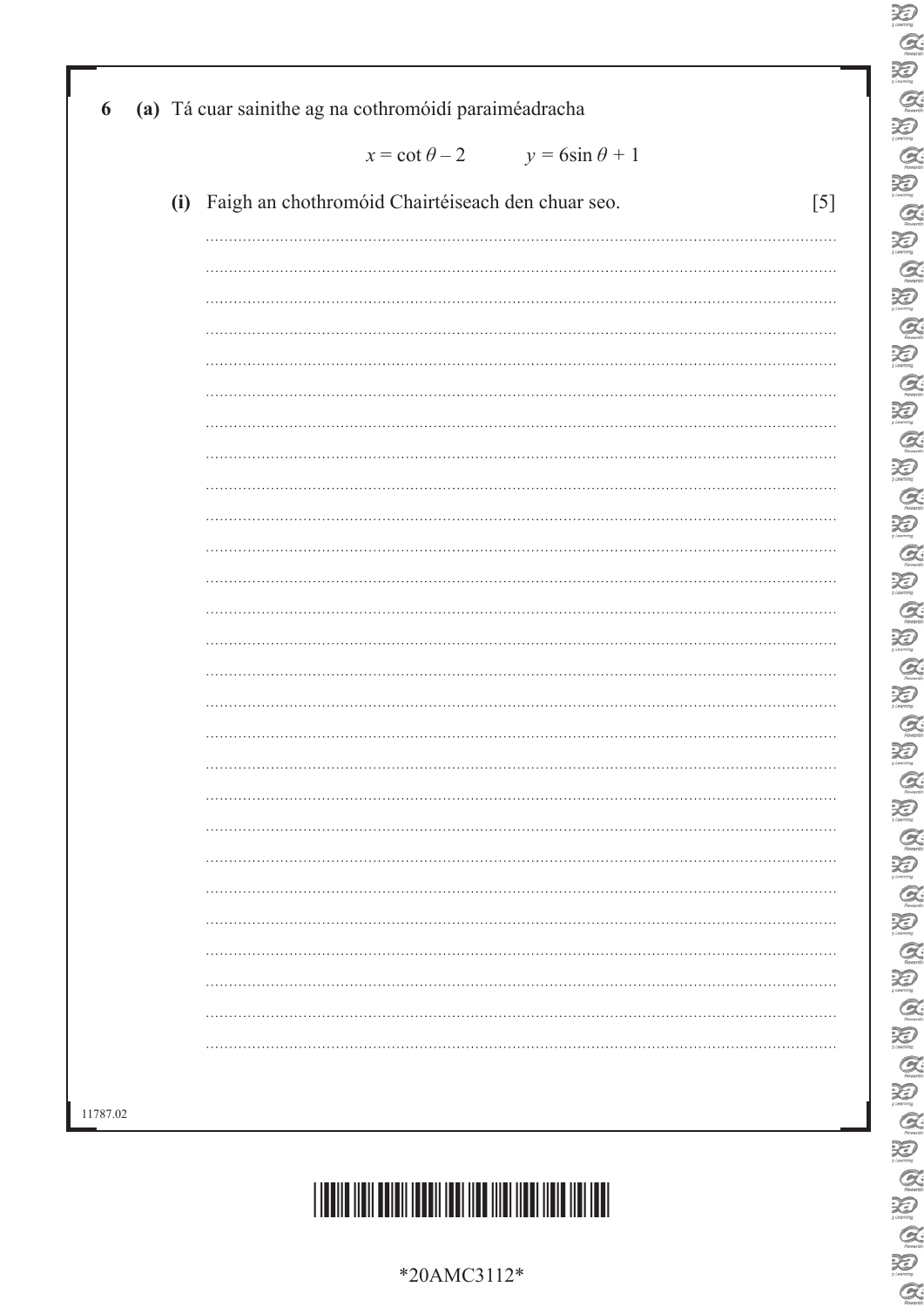

**(b)** Ar na haiseanna thíos, sceitseáil an graf de  $y = \csc x$  le haghaidh  $-\pi \le x \le \pi$  [2]

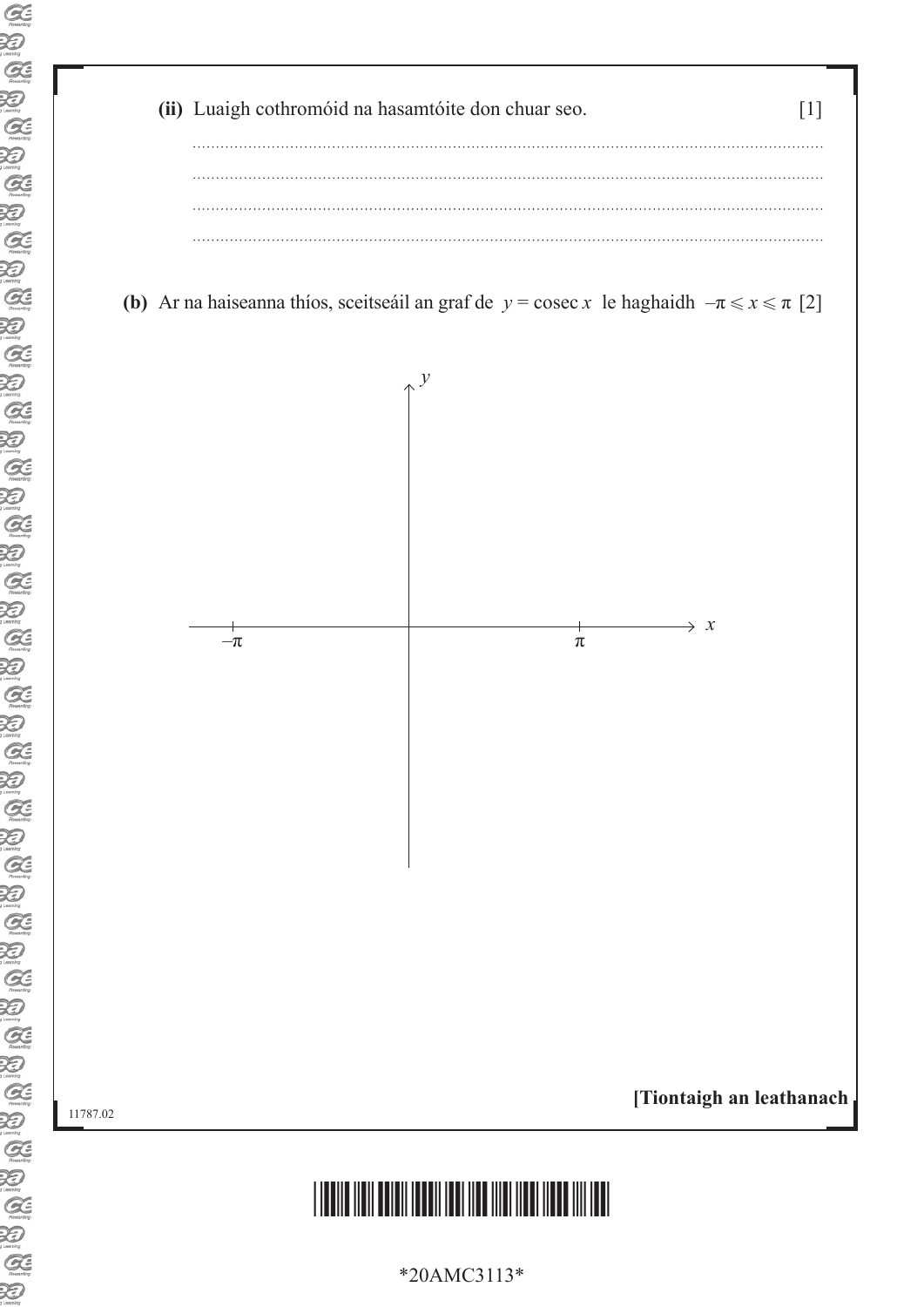| *20AMC3114* |
|-------------|
|-------------|

# 

|          | $\overline{7}$ | (a) (i) Difreail $5x \sec x$ | $\lceil 3 \rceil$ |
|----------|----------------|------------------------------|-------------------|
|          |                |                              |                   |
|          |                |                              |                   |
|          |                |                              |                   |
|          |                |                              |                   |
|          |                |                              |                   |
|          |                |                              |                   |
|          |                |                              |                   |
|          |                |                              |                   |
|          |                |                              |                   |
|          |                |                              |                   |
|          |                |                              |                   |
|          |                |                              |                   |
|          |                |                              |                   |
|          |                |                              |                   |
|          |                |                              |                   |
|          |                |                              |                   |
|          |                |                              |                   |
|          |                |                              |                   |
|          |                |                              |                   |
|          |                |                              |                   |
|          |                |                              |                   |
|          |                |                              |                   |
|          |                |                              |                   |
|          |                |                              |                   |
| 11787.02 |                |                              |                   |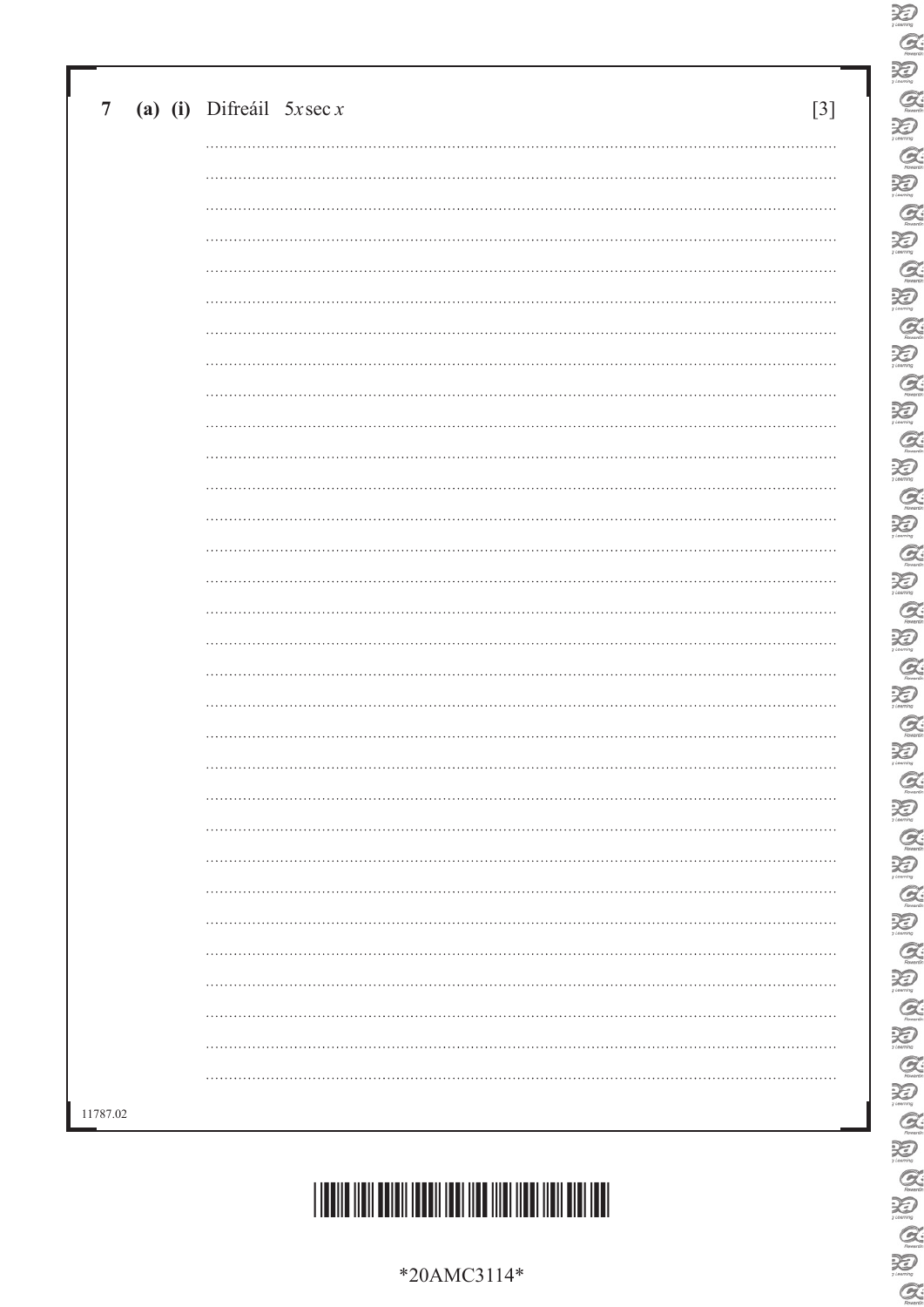| $\cos 3x$<br>.<br>$\cdots$<br>.<br>$\cdots$ |
|---------------------------------------------|
|                                             |
|                                             |
|                                             |
|                                             |
|                                             |
|                                             |
|                                             |
|                                             |
|                                             |
| .                                           |
| .                                           |
|                                             |
| .                                           |
| .                                           |
|                                             |
|                                             |
| .                                           |
|                                             |
| .                                           |
|                                             |
|                                             |
| .                                           |
|                                             |
| .                                           |
|                                             |
|                                             |
|                                             |
|                                             |
|                                             |
|                                             |
|                                             |
|                                             |
|                                             |
|                                             |

Œ

 $\alpha$ 

 $[5]$ 

[Tiontaigh an leathanach

\*20AMC3115\*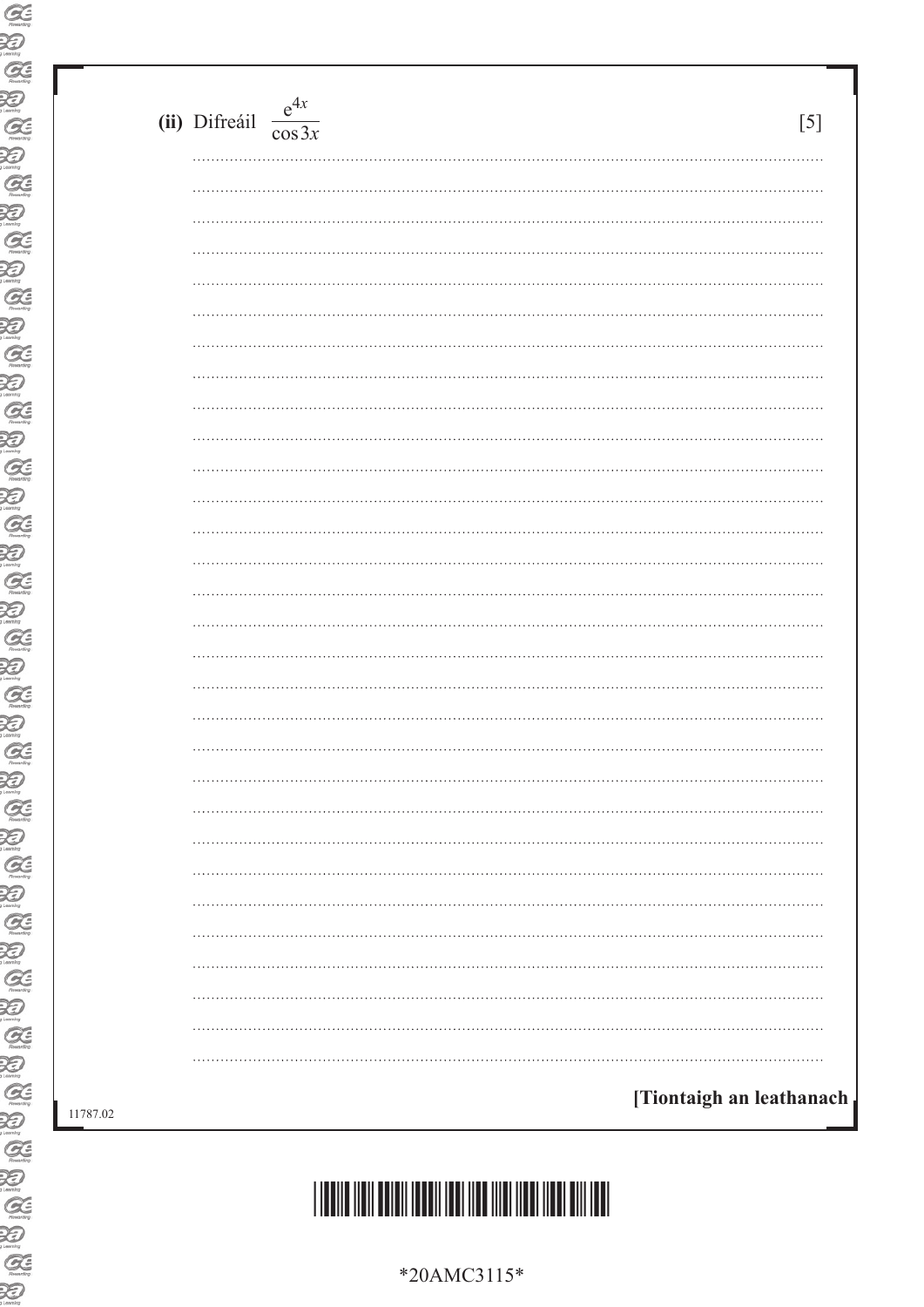# \*20AMC3116\*

|                                      | $y = \ln \sqrt{1 + \sin x}$ |  |  |
|--------------------------------------|-----------------------------|--|--|
| ag an phointe mar a bhfuil $x = \pi$ | $[5]$                       |  |  |
|                                      |                             |  |  |
|                                      |                             |  |  |
|                                      |                             |  |  |
|                                      |                             |  |  |
|                                      |                             |  |  |
|                                      |                             |  |  |
|                                      |                             |  |  |
|                                      |                             |  |  |
|                                      |                             |  |  |
|                                      |                             |  |  |
|                                      |                             |  |  |
|                                      |                             |  |  |
|                                      |                             |  |  |
|                                      |                             |  |  |
|                                      |                             |  |  |
|                                      |                             |  |  |
|                                      |                             |  |  |
|                                      |                             |  |  |
|                                      |                             |  |  |
|                                      |                             |  |  |
|                                      |                             |  |  |
|                                      |                             |  |  |
|                                      |                             |  |  |
|                                      |                             |  |  |
|                                      |                             |  |  |

 $\sum_{\text{learning}}$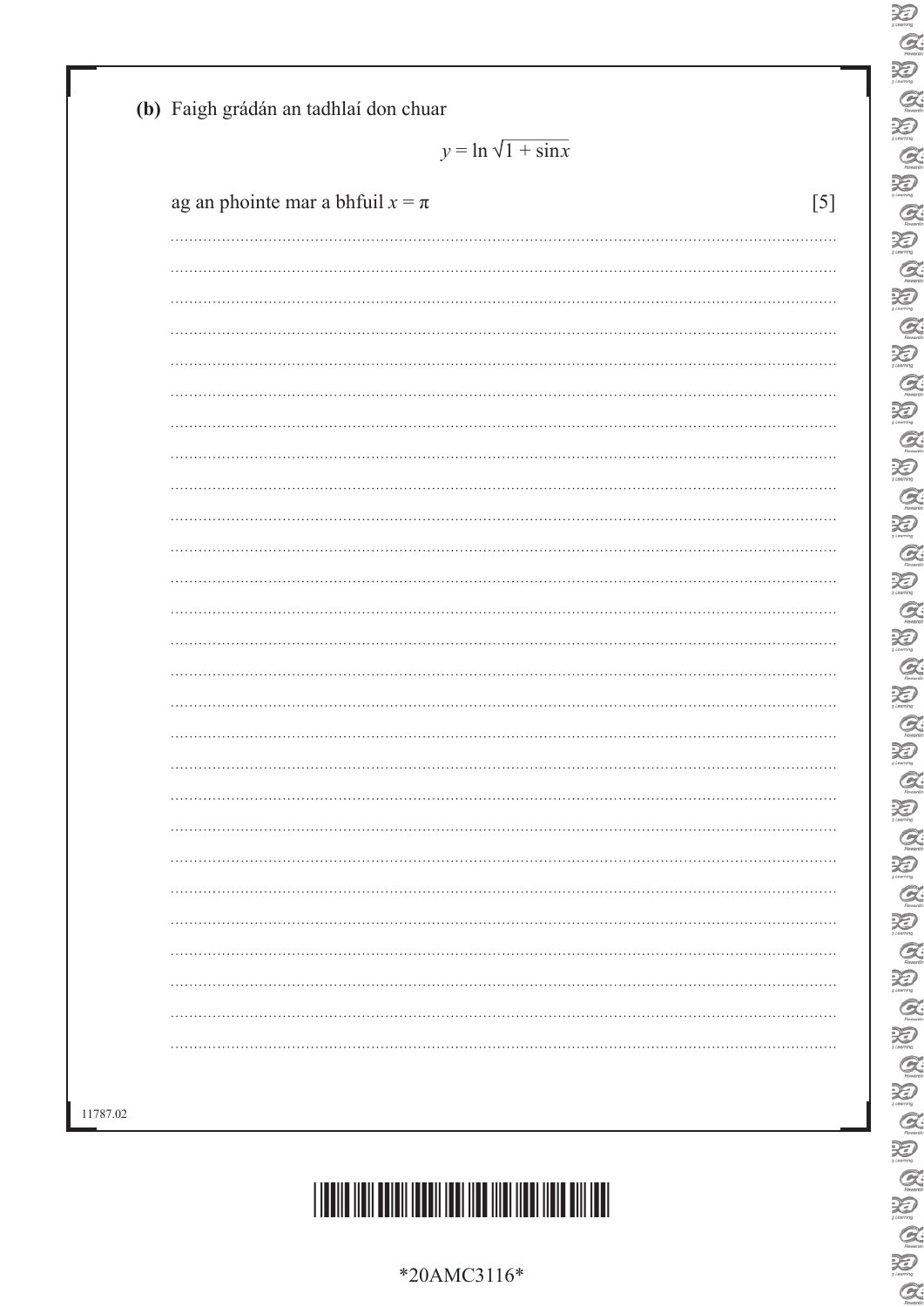#### (a) Faigh 8

 $\int \tan^2 x + 1 + \frac{3}{2x} - 5e^{-x} dx$ 

 $[5]$ 

| .                        |  |
|--------------------------|--|
| [Tiontaigh an leathanach |  |
|                          |  |

\*20AMC3117\*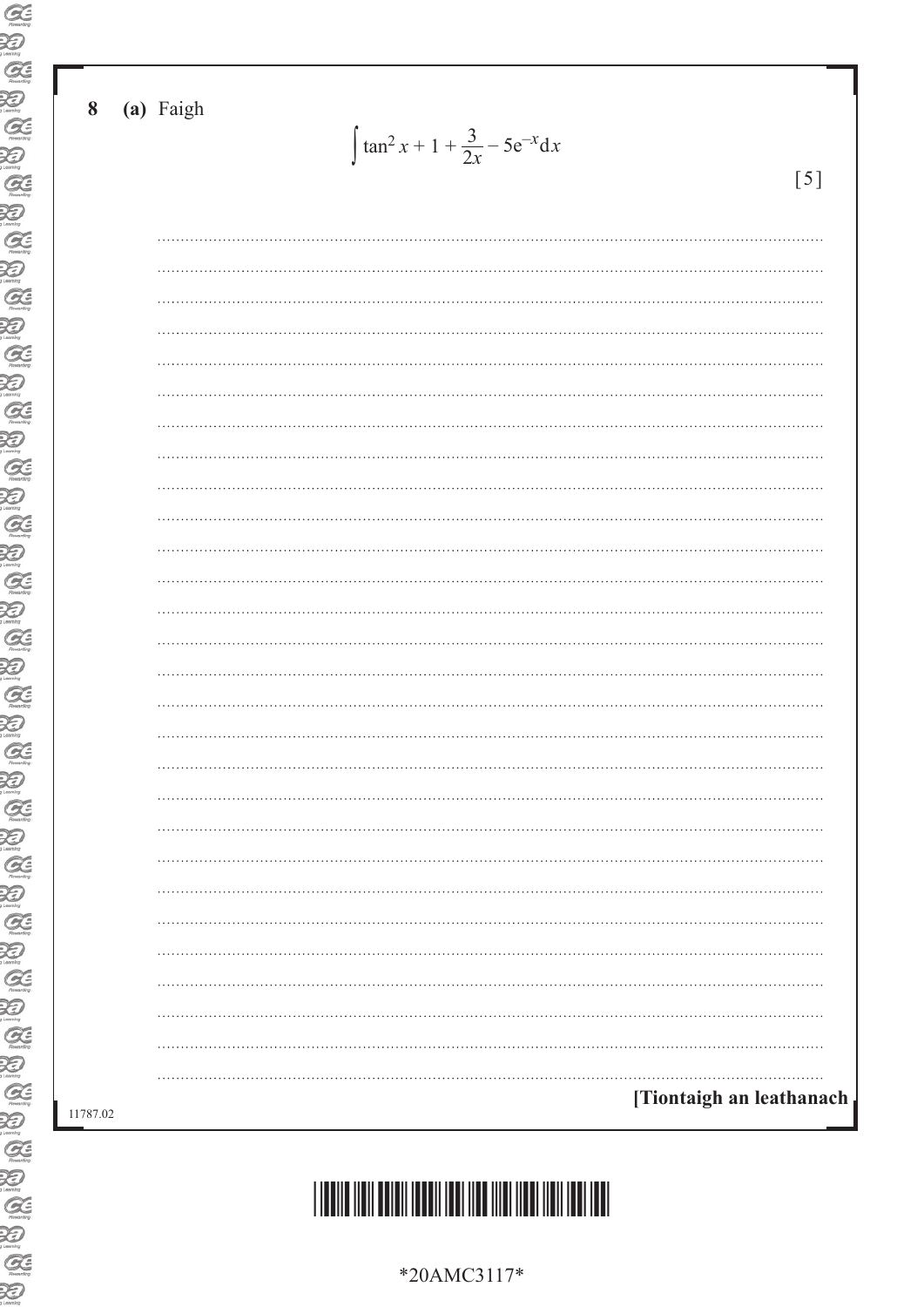

| $y = 2\sin 6x$                                                |                 |
|---------------------------------------------------------------|-----------------|
|                                                               |                 |
| agus an $x$ -ais, mar a thaispeántar i <b>bhFíor 3</b> thíos. |                 |
| у<br>1<br>Fíor 3                                              | $\rightarrow x$ |
|                                                               |                 |
|                                                               |                 |
| Táthar leis an achar scáthaithe a phéinteáil.                 |                 |
|                                                               |                 |
| Faigh an t-achar seo.                                         | [9]             |
|                                                               |                 |
|                                                               |                 |
|                                                               |                 |
|                                                               |                 |
|                                                               |                 |
|                                                               |                 |
|                                                               |                 |
|                                                               |                 |
|                                                               |                 |
|                                                               |                 |
|                                                               |                 |
|                                                               |                 |
|                                                               |                 |
|                                                               |                 |

\*20AMC3118\*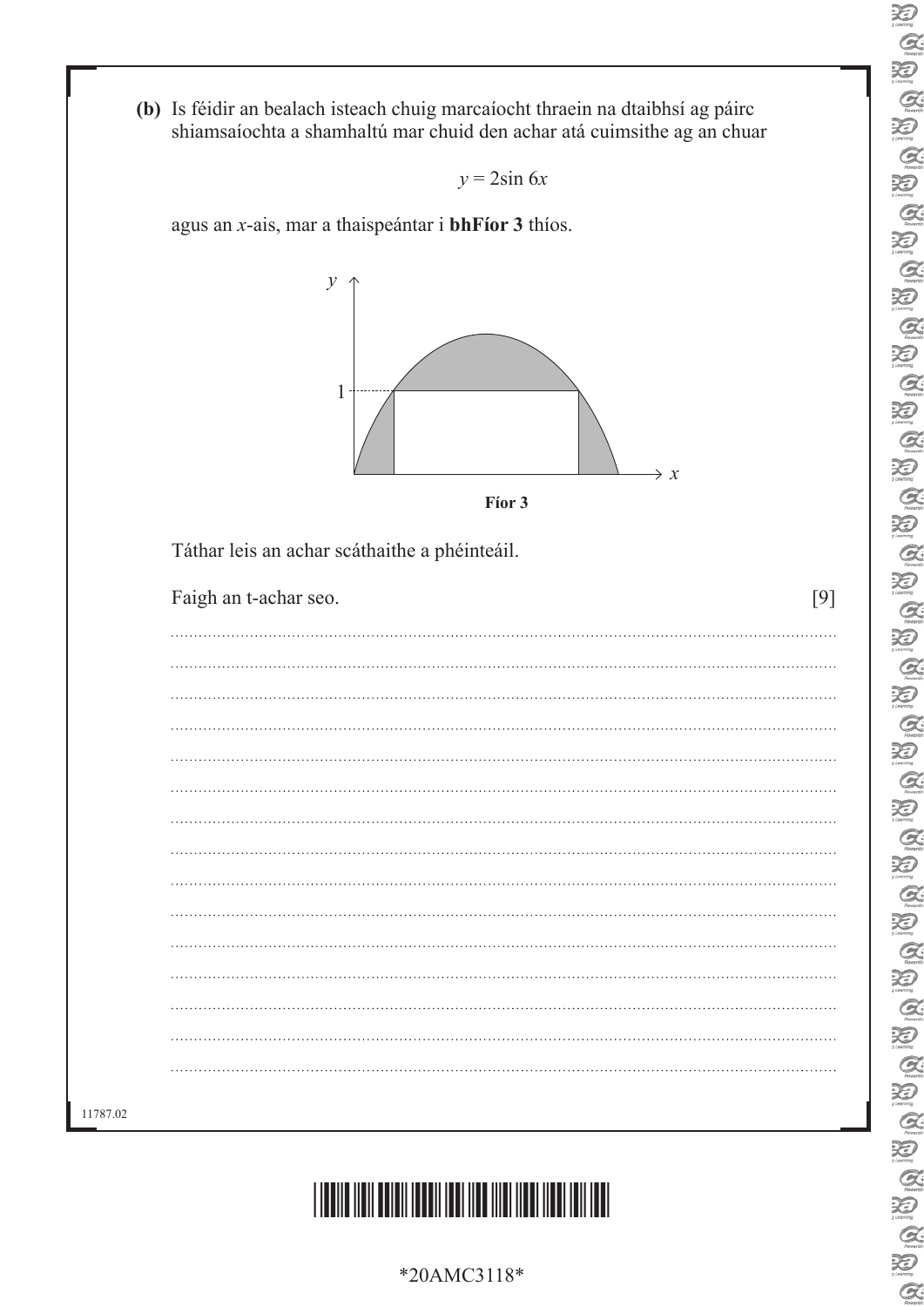## SEO DEIREADH AN SCRÚDPHÁIPÉIR

11787.02



\*20AMC3119\*